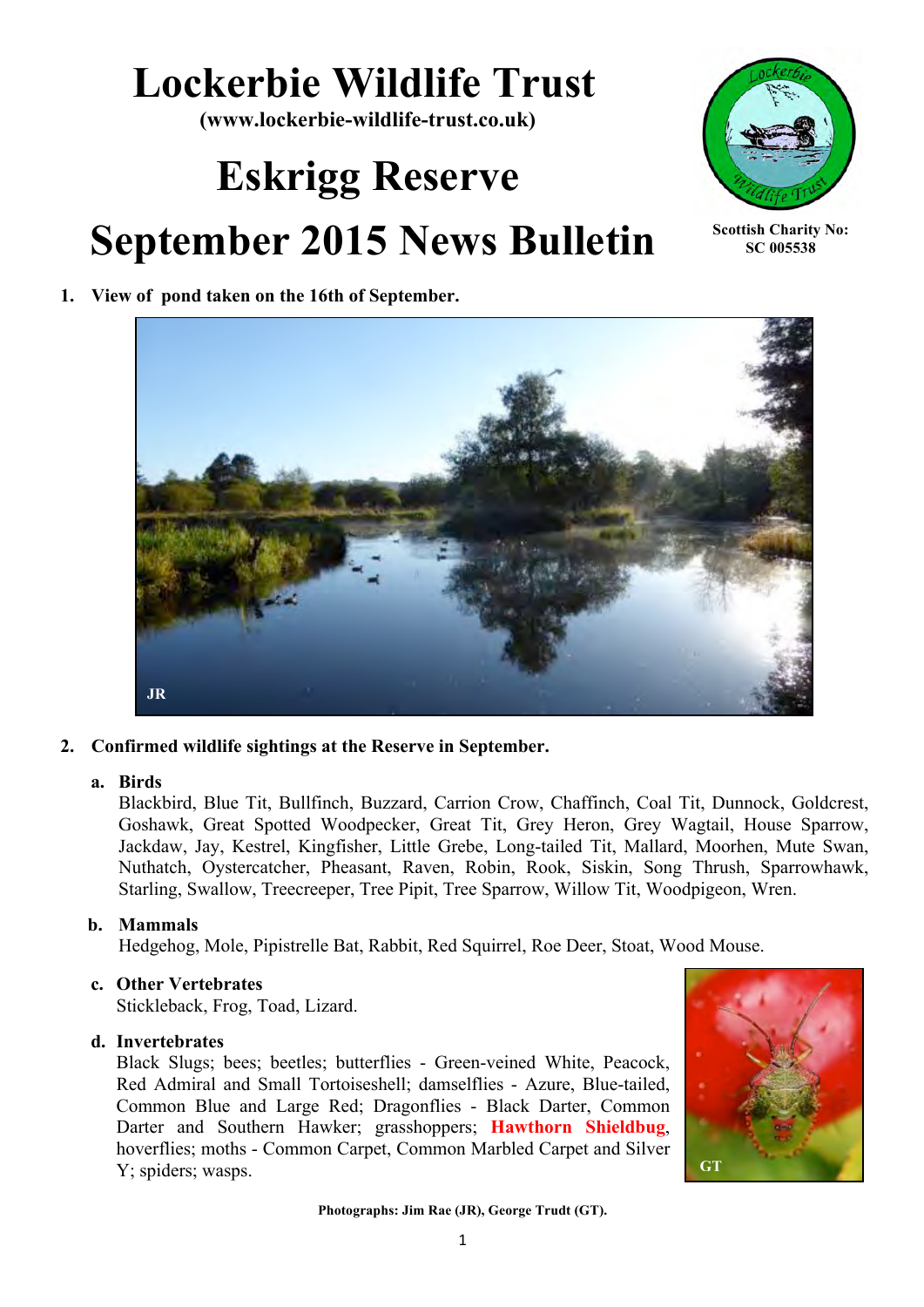#### **3. September photo-gallery**



**Row 1: Dyers Mazegill (Young) - JR, Wood Cauliflower - JR, Dyers Mazegill (11 days older) - JR Row 2: Common Darter (F) - GT, 7 Spot Ladybird - GT, Southern Hawker (M) - GT Row 3: Brown Birch Bolete - JR, Kingfisher - GT, Spiny Puffball - JR Row 4: Red Squirrel - JR, Peacock Butterfly - JR, Pair of Hedgehogs - JR Row 5: Honeysuckle leaf with leaf miner - JR, Sneezewort - JR, Ripening Hazelnuts - JR**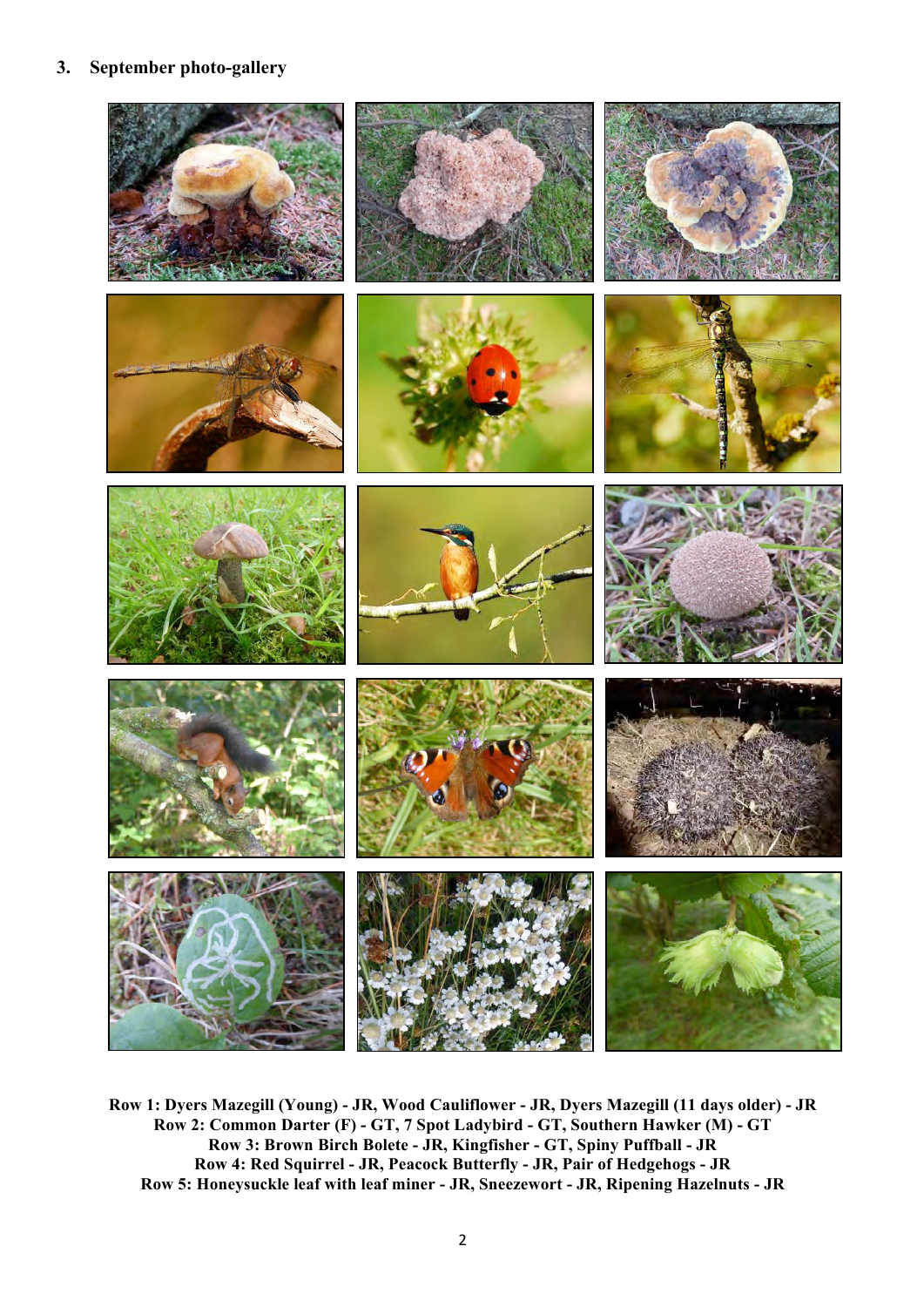#### **4. Volunteer Work**

**Thu. 3rd Thomas Gibbs** and **Connor Jardine** helped treat the East Hide with wood preservative before clearing a low branch from above the boardwalk.





**Sat. 5th Duke of Edinburgh Award Volunteers, Rory Holden, Angus Johnstone** and **Adam Wilson** worked on the woodland path.

**Sat. 19th Duke of Edinburgh Award Volunteers, Angus Johnstone, Michael Kerr, Rory Morford, Keir Stewart** and **Adam Wilson** worked on the woodland path**.**





**Thu. 24th Thomas Gibbs** and **Connor Jardine** filled in holes on the forest road and practised driving the quad bike.

**Sat. 26th Duke of Edinburgh Award Volunteers, Rory Holden, Michael Kerr, Rory Morford** and **Adam Wilson** worked on the woodland path. Jim Rae strimmed the path at the Cemetery entrance and the edges along the first part of the forest road.

#### **Sun. 27th - Maintenance Day**

**Jim Rae** strimmed the sides of the path through the Reserve and started to rake up the cut grass while **Sybille Spägele** pulled reeds around the pond margin. Sybille also worked hard, pulling reeds, on the  $10^{th}$ ,  $11^{th}$ ,  $23^{rd}$  and  $25^{th}$  of the month.

#### **5. Planned Activities**

#### **10th - 12th International Sheepdog Trials**

**Jim** set up a display, for the three days of the trials, to promote the Eskrigg Reserve and the the work of Lockerbie Wildlife Trust.

#### **Mon. 14th - Lockerbie Academy Commenius Group**

Senior pupils brought four groups of foreign students and teachers round the Reserve during the afternoon and each group was provided with snacks and refreshments.

#### **Tue. 15th - RSPB friends from Hamilton**

This group were given a guided tour of the Reserve.

#### **Photographs by Jim Rae**